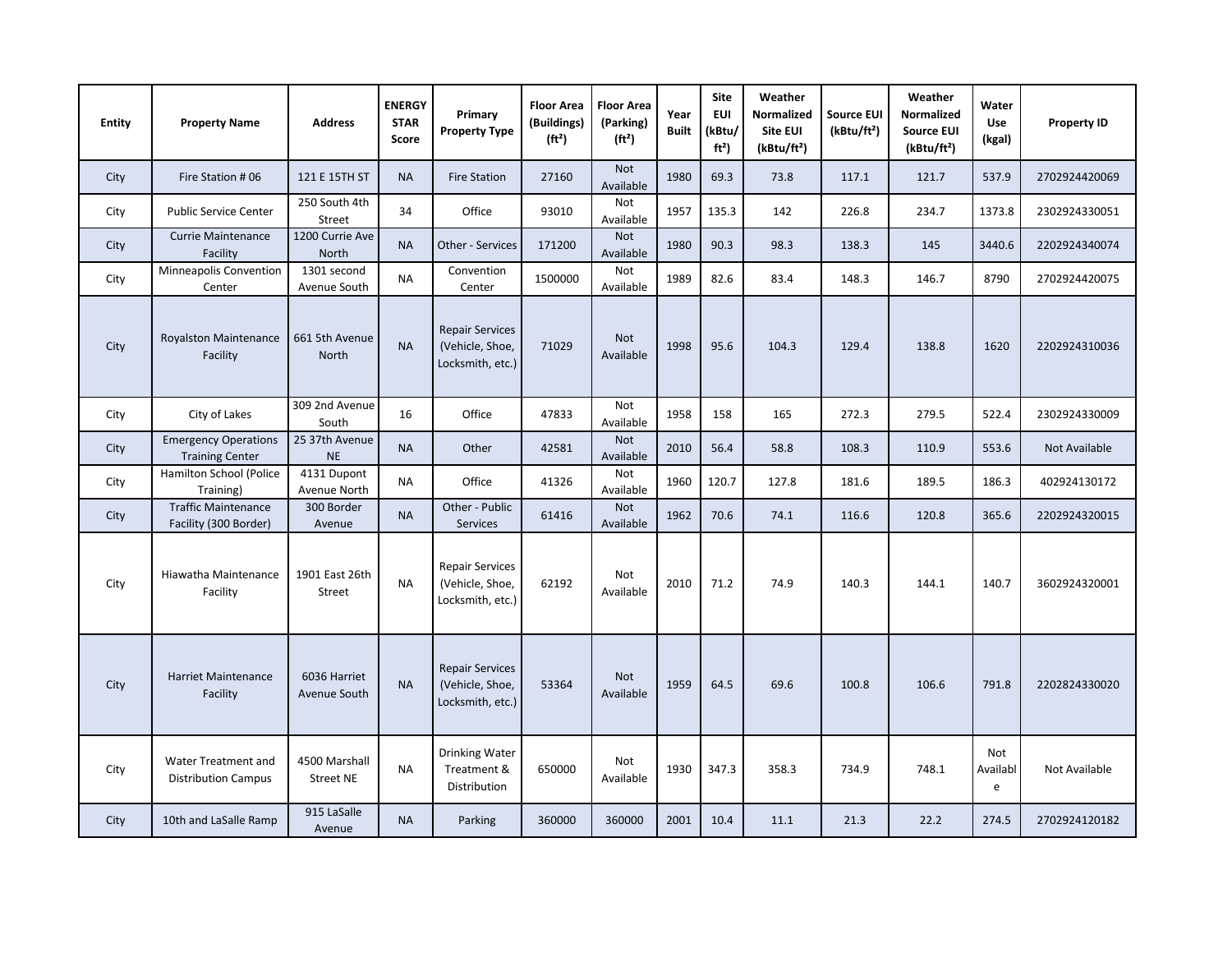| City   | <b>Federal Courthouse Ramp</b> | 333 3rd Avenue<br>South         | <b>NA</b> | Parking               | 105000  | 105000                  | 1997 | 22.4                  | 24.2          | 46.1             | 49            | Not<br>Availabl<br>e        | 2302924330876 |
|--------|--------------------------------|---------------------------------|-----------|-----------------------|---------|-------------------------|------|-----------------------|---------------|------------------|---------------|-----------------------------|---------------|
| City   | Hawthorne Ramp                 | 31 North 9th<br>Street          | <b>NA</b> | Parking               | 630000  | 630000                  | 1999 | 22.9                  | 23.3          | 39.2             | 39.6          | 453.9                       | 2202924340105 |
| City   | Leamington Ramp                | 1001 2nd<br>Avenue South        | <b>NA</b> | Parking               | 700000  | 700000                  | 1991 | 11.8                  | 12.6          | 19               | 20.1          | 570.7                       | 2702924140071 |
| City   | Haaf Ramp                      | 424 4th Street<br>South         | <b>NA</b> | Parking               | 260000  | 260000                  | 1993 | 30.8                  | Not Available | 61.4             | Not Available | 510.1                       | 2302924330873 |
| City   | 10th and Hennepin Ramp         | 935 Hennepin<br>Avenue          | <b>NA</b> | Parking               | 552000  | 552000                  | 1998 | 8.1                   | 8.6           | 17.1             | 17.8          | 1601.2                      | 2702924120138 |
| City   | TAD 4 Ramp                     | 318 2nd Avenue<br><b>North</b>  | <b>NA</b> | Parking               | 450000  | 450000                  | 1993 | 28.9                  | 30.4          | 58               | 59.6          | 279.6                       | 2202924420099 |
| City   | Harmon Ramp                    | 25 South 11th<br>Street         | <b>NA</b> | Parking               | 175000  | 175000                  | 2003 | Not<br>Availabl<br>le | Not Available | Not<br>Available | Not Available | Not<br>Availabl<br>e        | 2702924210216 |
| City   | TAD 5 Ramp                     | 516 2nd Avenue<br>North         | <b>NA</b> | Parking               | 618000  | 618000                  | 1989 | 18.3                  | 19            | 39.1             | 39.9          | 636.3                       | 2202924420090 |
| City   | TAD 7 Ramp                     | 101 North 9th<br>Street         | <b>NA</b> | Parking               | 1650000 | 1650000                 | 1991 | 8.8                   | 9             | 21.8             | 22            | 759.5                       | 2202924340138 |
| City   | <b>Hilton Ramp</b>             | 1030 2nd<br>Avenue South        | <b>NA</b> | Parking               | 400000  | 400000                  | 1992 | 7.8                   | 8.1           | 21.8             | 22.8          | <b>Not</b><br>Availabl<br>e | 2702924130278 |
| City   | Plaza Ramp                     | 117 South 12th<br><b>Street</b> | <b>NA</b> | Parking               | 319000  | 319000                  | 1989 | 15.4                  | 16.6          | 33.6             | 35.4          | 148.4                       | 2702924130281 |
| City   | Mill Quarter Ramp              | 711 South 2nd<br>Street         | <b>NA</b> | Parking               | 120000  | 120000                  | 2005 | 6.5                   | 6.6           | 18.2             | 18.6          | 26                          | 2302924439007 |
| City   | Vineland (Walker) Ramp         | 727 Vineland                    | <b>NA</b> | Parking               | 115000  | 115000                  | 2004 | 17.2                  | 17.2          | 48.1             | 48.1          | 4597.5                      | 2802924410047 |
| City   | Orchestra Hall Ramp #1         | 1111 Marquette<br>Avenue South  | <b>NA</b> | Parking               | 239000  | 239000                  | 1976 | 22.5                  | 24.5          | 40.2             | 42.8          | 100.2                       | 2702924130039 |
| City   | Orchestra Hall Ramp #1         | 1111 Marquette<br>Avenue South  | <b>NA</b> | Parking               | 148000  | 148000                  | 1989 | 7.2                   | 7.2           | 20.2             | 20.2          | 59                          | 2702924130039 |
| City   | Riverfront (Guthrie) Ramp      | 212 9th Avenue<br>South         | <b>NA</b> | Parking               | 250000  | 250000                  | 2005 | 10                    | 10.4          | 28.1             | 29            | <b>Not</b><br>Availabl<br>e | 2302924430195 |
| City   | City Hall                      | 350 South 5th<br>Street         | 78        | Office                | 680000  | Not<br>Available        | 1895 | 62.5                  | 63.8          | 108.4            | 110.1         | 14257                       | 2302924330044 |
| City   | Police Precinct 4              | 1925 Plymouth<br>Avenue North   | <b>NA</b> | <b>Police Station</b> | 25319   | <b>Not</b><br>Available | 1988 | 108.4                 | 113.9         | 202.7            | 209.1         | 242.6                       | Not Available |
| City   | Police Precinct #3             | 3000<br>Minnehaha<br>Avenue     | <b>NA</b> | <b>Police Station</b> | 33761   | Not<br>Available        | 2005 | 99.8                  | 103.8         | 200.5            | 204.6         | 521.3                       | 102824120129  |
| County | 701 Building                   | 701 4th Avenue<br>South         | 90        | Office                | 286596  | Not<br>Available        | 1983 | 76.8                  | 79.7          | 149.3            | 153.4         | 1849.4                      | Not Available |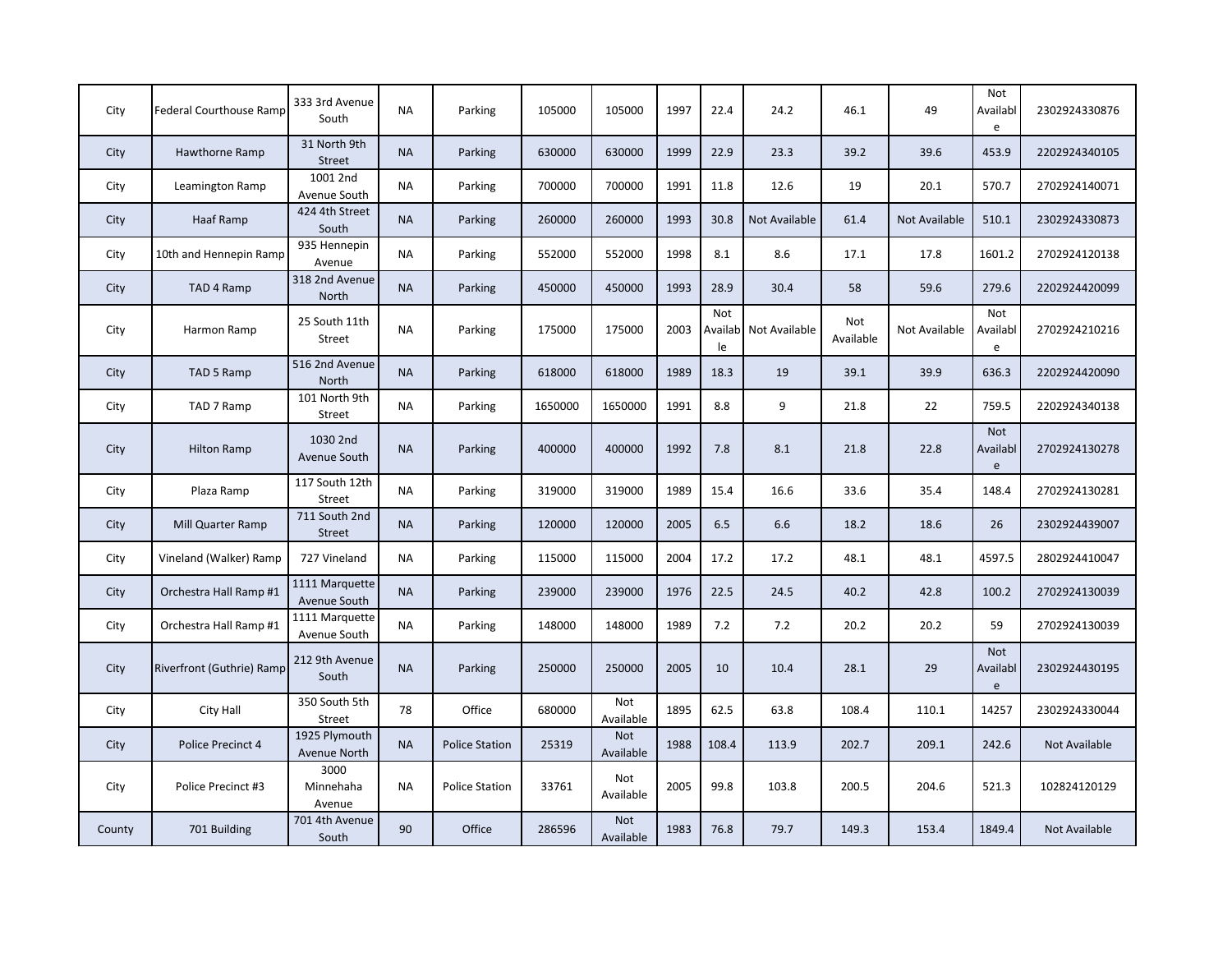| County       | <b>Family Justice Center</b>                | 110 S. 4th St.              | 98        | Courthouse                                          | 227422  | 49804                   | 1956 | 50.2  | 52.2          | 100.6 | 102.5         | 1248.7 | Not Available |
|--------------|---------------------------------------------|-----------------------------|-----------|-----------------------------------------------------|---------|-------------------------|------|-------|---------------|-------|---------------|--------|---------------|
| County       | <b>Government Center</b>                    | 300 S. Sixth                | 91        | Office                                              | 1225973 | 168895                  | 1974 | 79.5  | 82.3          | 147.2 | 151.3         | 7126.7 | Not Available |
| County       | <b>Health Services Building</b>             | 525 Portland<br>Ave South   | 99        | Office                                              | 198739  | Not<br>Available        | 1989 | 49.8  | 52.4          | 96    | 99.2          | 1735.7 | Not Available |
| County       | Century Plaza                               | 330 south 12th<br>st        | 100       | Office                                              | 297650  | 206659                  | 1934 | 41    | 43.5          | 83.8  | 86.4          | 1538.5 | Not Available |
| County       | Juvenile Justice<br>Center/Detention Center | 626 S. Sixth                | <b>NA</b> | Prison/Incarcera<br>tion                            | 199219  | Not<br>Available        | 1983 | 73.2  | 76            | 135   | 138.4         | 1817.2 | Not Available |
| County       | North Point Health and<br>Wellness          | 1313 Penn Ave<br>N          | 78        | <b>Medical Office</b>                               | 67205   | 76221                   | 1995 | 67.4  | 68.9          | 157   | 158.5         | 815    | Not Available |
| County       | Central Library                             | 300 Nicolet Mall            | <b>NA</b> | Library                                             | 406354  | 133133                  | 2004 | 47.6  | 49.6          | 114.7 | 117.5         | 3023.5 | Not Available |
| County       | 1800 Chicago                                | 1800 Chicago S.             | 95        | Office                                              | 102815  | 26859                   | 1996 | 66.3  | Not Available | 110.8 | Not Available | 2468   | Not Available |
| County       | <b>Public Safety Facility</b>               | 401 4 Ave South             | <b>NA</b> | Prison/Incarcera<br>tion                            | 381568  | 51208                   | 2001 | 122.2 | Not Available | 214.4 | Not Available | 9837.4 | Not Available |
| County       | <b>Whittier Clinic</b>                      | 2810 Nicollet<br>Ave. South | 19        | <b>Medical Office</b>                               | 63808   | 60600                   | 2008 | 147.3 | 151.8         | 307.8 | 314.1         | 1169.5 | Not Available |
| County       | Hennepin County Medical<br>Center           | 701 Park Avenue             | 93        | Hospital<br>(General<br>Medical &<br>Surgical)      | 2404995 | 500174                  | 1976 | 185.3 | 187.7         | 272.5 | 275.7         | 25047  | Not Available |
| County       | Forensic Sciences Building                  | 530 Chicago<br>Avenue South | <b>NA</b> | Laboratory                                          | 62602   | Not<br>Available        | 1974 | 217.5 | Not Available | 333.2 | Not Available | 462.4  | Not Available |
| Parks        | Longfellow Park<br>[MN012176]               | 3435 36th Ave S             | <b>NA</b> | Other -<br>Entertainment/<br><b>Public Assembly</b> | 16396   | Not<br>Available        | 1962 | 61    | 66.5          | 118   | 125.8         | 15838  | Not Available |
| <b>Parks</b> | Van Cleve Park<br>[MN012199]                | 901 15th Ave SE             | <b>NA</b> | Other -<br>Entertainment/<br><b>Public Assembly</b> | 13266   | <b>Not</b><br>Available | 1970 | 117.5 | 127.7         | 186.1 | 199.9         | 2126   | Not Available |
| Parks        | Lake Nokomis Park<br>[MN012173]             | 2401 E<br>Minnehaha<br>Pkwy | <b>NA</b> | Other -<br>Entertainment/<br><b>Public Assembly</b> | 13769   | Not<br>Available        | 1975 | 78.4  | 83.7          | 144.2 | 149.2         | 562.3  | Not Available |
| Parks        | <b>North Commons Park</b><br>[MN012185]     | 1801 James Ave<br>N         | <b>NA</b> | Other -<br>Entertainment/<br><b>Public Assembly</b> | 13810   | Not<br>Available        | 1972 | 229.8 | 229.2         | 397   | 395.4         | 4658.3 | Not Available |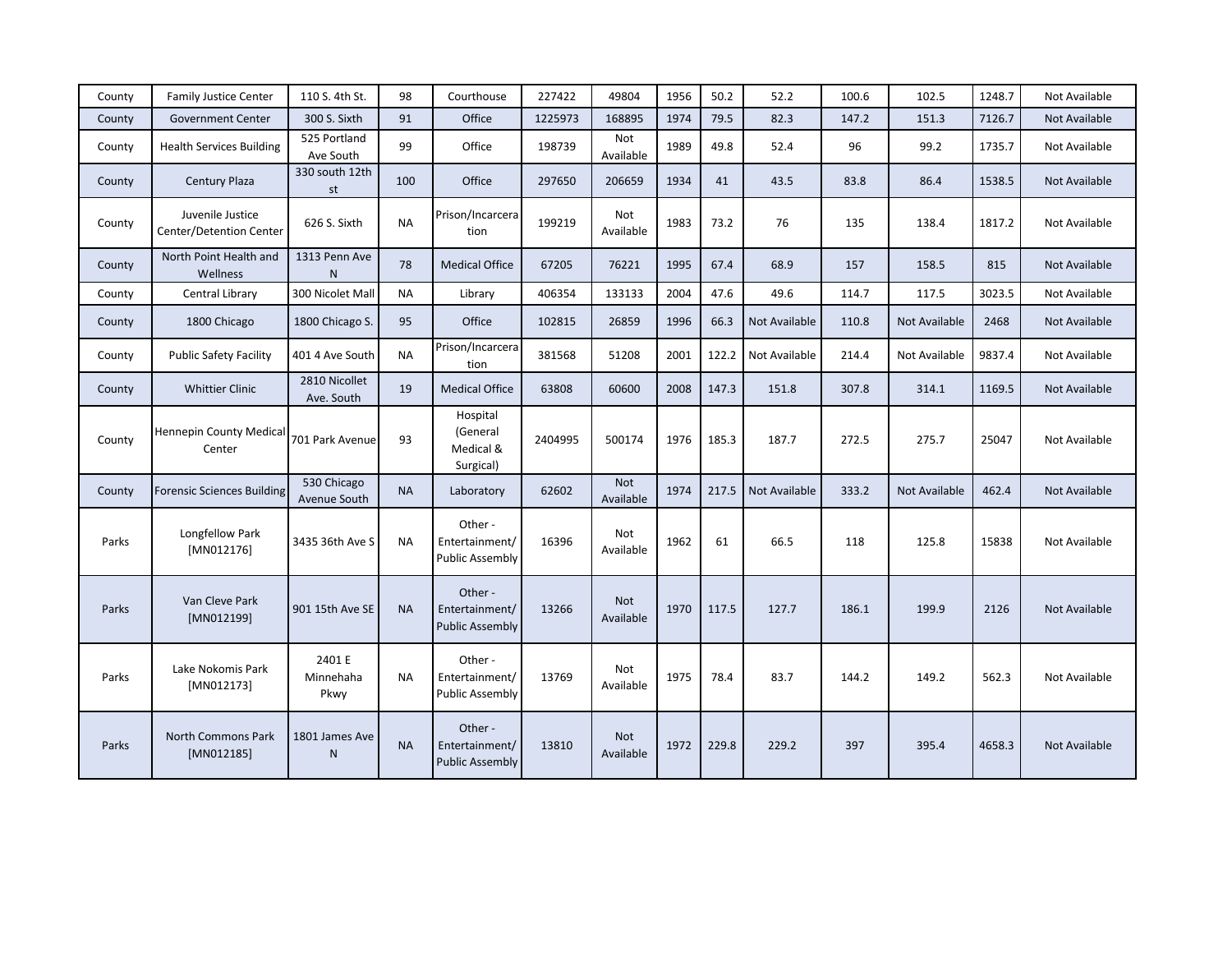| Parks | Lyndale Farmstead Pa<br>[MN012179]        | 3900 Bryant Ave<br>S           | <b>NA</b> | <b>Repair Services</b><br>(Vehicle, Shoe,<br>Locksmith, etc.) | 63468 | Not<br>Available        | 1977 | 87.7  | 95.1  | 151.9 | 161.2 | 528.2  | Not Available |
|-------|-------------------------------------------|--------------------------------|-----------|---------------------------------------------------------------|-------|-------------------------|------|-------|-------|-------|-------|--------|---------------|
| Parks | <b>MPRB Headquarters</b><br>[MN012184]    | 2117 West River<br>Road        | 58        | Office                                                        | 75327 | 100000                  | 2001 | 72.4  | 75.5  | 158.2 | 162.2 | 877.2  | Not Available |
| Parks | Northeast Ice Arena<br>[MN012186]         | 1306 Central<br>Ave. NE        | <b>NA</b> | Ice/Curling Rink                                              | 32772 | Not<br>Available        | 1996 | 138.9 | 143.7 | 221   | 225.9 | 372    | Not Available |
| Parks | <b>Bottineau Park</b><br>[MN012158]       | 2000 2nd St NE                 | <b>NA</b> | Other-<br>Entertainment/<br><b>Public Assembly</b>            | 13760 | <b>Not</b><br>Available | 2001 | 89.5  | 96.5  | 139.1 | 146.4 | 862.5  | Not Available |
| Parks | Rev. Dr. Martin Luth<br>[MN012195]        | 4005 Nicollet<br>Ave S         | <b>NA</b> | Indoor Arena                                                  | 50261 | Not<br>Available        | 2010 | 37.7  | 41    | 57.3  | 61    | 3588.6 | Not Available |
| Parks | Phillips Pool & Gym<br>[MN012193]         | 2323 11th Ave S                | <b>NA</b> | Other -<br>Entertainment/<br><b>Public Assembly</b>           | 41395 | <b>Not</b><br>Available | 1978 | 68.3  | 68.3  | 151.7 | 151.7 | 798.7  | Not Available |
| Parks | Pearl Park [MN012190]                     | 414 Diamond<br>Lake Rd E       | <b>NA</b> | Other -<br>Entertainment/<br><b>Public Assembly</b>           | 11934 | Not<br>Available        | 1967 | 79.5  | 86.5  | 150.8 | 160.7 | 2397.5 | Not Available |
| Parks | Logan Park [MN012175]                     | 690 13th Ave NE                | <b>NA</b> | Other -<br>Entertainment/<br><b>Public Assembly</b>           | 14294 | Not<br>Available        | 1971 | 93.6  | 98.9  | 162.6 | 169   | 1370.6 | Not Available |
| Parks | Farview Park [MN012165]                   | 621 29th Ave N                 | <b>NA</b> | Other -<br>Entertainment/<br><b>Public Assembly</b>           | 18688 | Not<br>Available        | 1976 | 83.7  | 89.1  | 152.8 | 158.5 | 750.7  | Not Available |
| Parks | Lynnhurst Park<br>[MN012180]              | 1345 West<br>Minnehaha<br>Pkwy | <b>NA</b> | Other -<br>Entertainment/<br><b>Public Assembly</b>           | 15446 | Not<br>Available        | 1971 | 83.6  | 89.4  | 156.1 | 162.2 | 618.2  | Not Available |
| Parks | Powderhorn Park<br>[MN012194]             | 3400 15th Ave S                | <b>NA</b> | Other -<br>Entertainment/<br><b>Public Assembly</b>           | 20363 | Not<br>Available        | 1972 | 107.4 | 115.3 | 201.5 | 209.8 | 1219   | Not Available |
| Parks | <b>East Phillips Park</b><br>$[MN012163]$ | 2307 17th Ave S                | <b>NA</b> | Other -<br>Entertainment/<br><b>Public Assembly</b>           | 14564 | 9000                    | 2010 | 94.1  | 99.9  | 149.7 | 154.9 | 713.2  | Not Available |
| Parks | Parade Park [MN015684]                    | 400 Kenwood<br>Parkway         | <b>NA</b> | Ice/Curling Rink                                              | 78046 | Not<br>Available        | 1988 | 218.4 | 223.8 | 368.8 | 374.5 | 2037.3 | Not Available |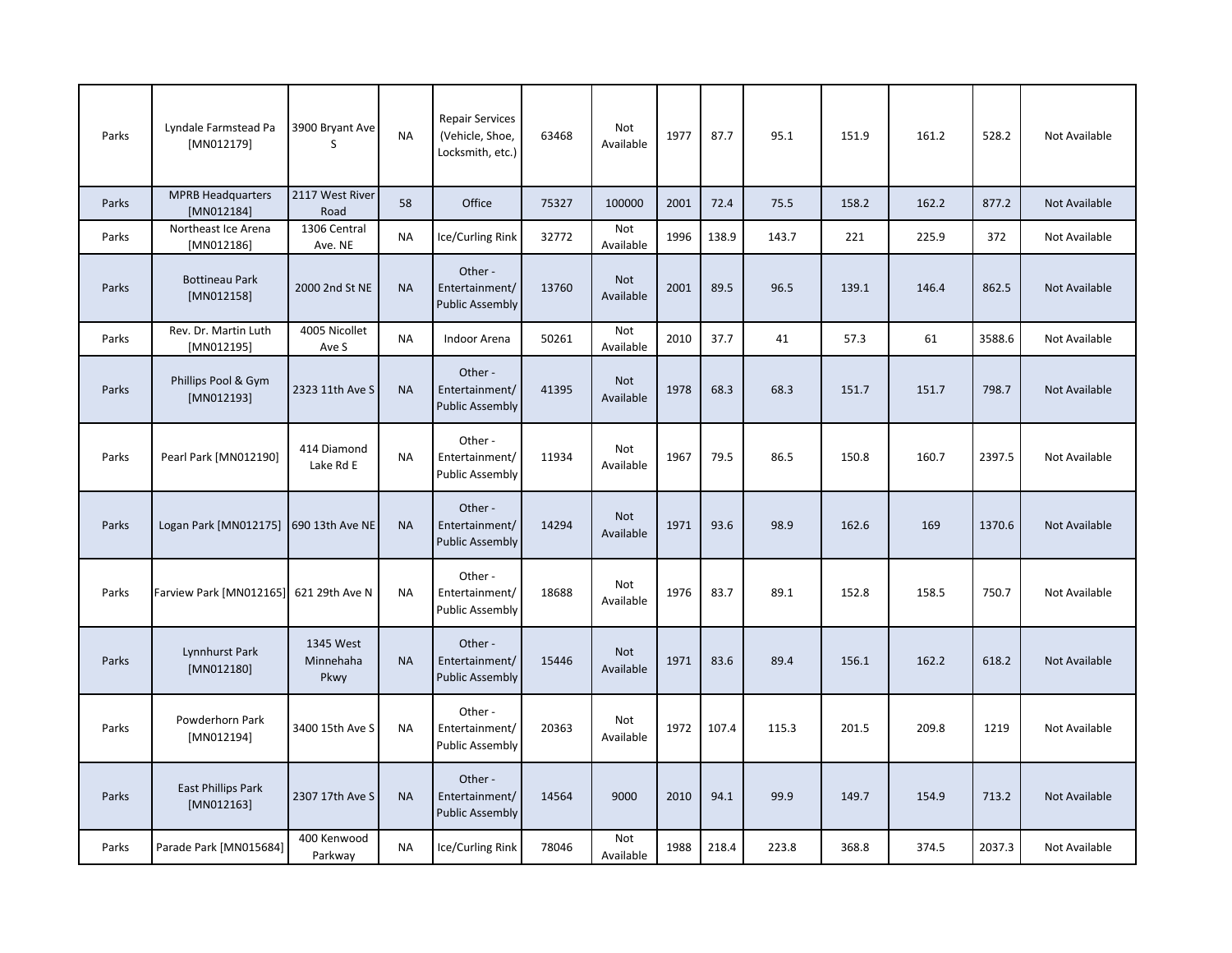| Schools        | Armatage [MN006001]   | 2501 56th St W                | 75 | K-12 School | 91500  | 25965            | 1952 | 72.3  | 78.7  | 101.3 | 108.5 | 2383.3 | Not Available |
|----------------|-----------------------|-------------------------------|----|-------------|--------|------------------|------|-------|-------|-------|-------|--------|---------------|
| Schools        | Ericsson [MN006008]   | 4315 31st Av S                | 55 | K-12 School | 57874  | 13230            | 1916 | 88.7  | 96    | 127   | 135.3 | 984.4  | Not Available |
| Schools        | Field [MN006009]      | 4645 4th Av S                 | 44 | K-12 School | 69538  | 15660            | 1921 | 94.4  | 102.1 | 141.2 | 149.6 | 552.8  | Not Available |
| Schools        | Hale [MN006011]       | 1220 54th St E                | 35 | K-12 School | 74619  | 21789            | 1930 | 102.3 | 110.3 | 154.5 | 162.8 | 993.4  | Not Available |
| Schools        | Hiawatha [MN006014]   | 4201 42nd Av S                | 29 | K-12 School | 36982  | 27927            | 1916 | 142.1 | 157.5 | 168.6 | 185.1 | 810.1  | Not Available |
| Schools        | Howe [MN006016]       | 3733 43rd Av S                | 14 | K-12 School | 36161  | 20034            | 1927 | 152.2 | 165.6 | 201.4 | 215.5 | 1336.8 | Not Available |
| Schools        | Keewaydin [MN006017]  | 5209 30th Av S                | 29 | K-12 School | 70360  | 32031            | 1928 | 105.9 | 112.3 | 165.9 | 172.7 | 699.4  | Not Available |
| Schools        | Kenny [MN006018]      | 5720 Emerson<br>Av S          | 50 | K-12 School | 57730  | 28350            | 1954 | 100.6 | 109   | 134.9 | 143.7 | 804.2  | Not Available |
| Schools        | Kenwood [MN006019]    | 2013 Penn Av S                | 74 | K-12 School | 61300  | Not<br>Available | 1908 | 67.3  | 71.5  | 99.6  | 104.3 | 533.4  | Not Available |
| Schools        | Longfellow [MN006020] | 3017 31st St E                | 10 | K-12 School | 42733  | 27000            | 1918 | 172.1 | 187.1 | 215.8 | 231.5 | 751    | Not Available |
| <b>Schools</b> | Lyndale [MN006022]    | 3333 Grand Av S               | 74 | K-12 School | 97506  | 50400            | 1968 | 66.3  | 71.6  | 105.2 | 110.8 | 1401.1 | Not Available |
| Schools        | Jenny Lind [MN006024] | 5025 Bryant Av                | 82 | K-12 School | 95662  | 59157            | 1995 | 53.8  | 55.8  | 93.9  | 96    | 628.4  | Not Available |
| Schools        | Pillsbury [MN006026]  | 2250 Garfield St<br><b>NE</b> | 90 | K-12 School | 87705  | 37980            | 1991 | 49.7  | 52.4  | 78.3  | 81.2  | 1531.3 | Not Available |
| Schools        | Pratt [MN006027]      | 66 Malcomb St<br><b>SE</b>    | 90 | K-12 School | 42032  | 32076            | 1898 | 46.9  | 50.4  | 76.7  | 80.3  | 1473.7 | Not Available |
| <b>Schools</b> | Seward [MN006029]     | 2309 28th Av S                | 46 | K-12 School | 79672  | 3654             | 1966 | 76.1  | 80.6  | 137.6 | 142.4 | 1943.4 | Not Available |
| Schools        | Tuttle [MN006032]     | 1042 18th Av SE               | 75 | K-12 School | 63305  | 11916            | 1910 | 68.2  | 73.5  | 100.9 | 106.5 | 253.6  | Not Available |
| Schools        | Waite Park [MN006033] | 1800 34th Av NE               | 36 | K-12 School | 60083  | 34956            | 1950 | 97.2  | 102.4 | 155.2 | 160.7 | 709.2  | Not Available |
| Schools        | Webster [MN006034]    | 425 5th St NE                 | 64 | K-12 School | 73414  | 48033            | 1974 | 63.6  | 66    | 117.8 | 120.3 | 193.7  | Not Available |
| <b>Schools</b> | Wenonah [MN006035]    | 5625 23rd Av S                | 47 | K-12 School | 44827  | 15300            | 1952 | 100.6 | 109   | 138.4 | 147.1 | 436.1  | Not Available |
| Schools        | Windom [MN006037]     | 5821<br>Wentworth Av S        | 75 | K-12 School | 73618  | 40500            | 1920 | 63.2  | 68.1  | 103.7 | 108.8 | 1943.4 | Not Available |
| Schools        | Jefferson [MN006039]  | 1200 26th St W                | 55 | K-12 School | 133451 | 47925            | 1923 | 92.9  | 98.8  | 126.6 | 132.8 | 1084.7 | Not Available |
| Schools        | Dowling [MN006040]    | 3900 West River<br>Pkwy       | 28 | K-12 School | 88560  | 94293            | 1924 | 117.8 | 127.2 | 173.6 | 183.9 | 366.5  | Not Available |
| Schools        | Sullivan [MN006043]   | 3100 28th St E                | 84 | K-12 School | 214421 | 92421            | 1949 | 51.3  | 54.9  | 90.1  | 93.8  | 2058.6 | Not Available |
| Schools        | Marcy [MN006048]      | 415 4th Av SE                 | 77 | K-12 School | 76906  | 4689             | 1992 | 57    | 60.5  | 97.1  | 100.8 | 1105.6 | Not Available |
| <b>Schools</b> | Emerson [MN006051]    | 1421 Spruce<br>Place          | 51 | K-12 School | 57061  | 57600            | 1926 | 100.3 | 108.6 | 138.6 | 147.1 | 1493.1 | Not Available |
| Schools        | Lucy Laney [MN006053] | 3333 Penn Av N                | 61 | K-12 School | 111726 | 56457            | 2000 | 66.1  | 69.6  | 120.6 | 124.2 | 628.4  | Not Available |
| Schools        | Whittier [MN006057]   | 315 W 26th St                 | 78 | K-12 School | 142460 | 16277            | 1997 | 53.1  | 55.5  | 96.2  | 98    | 1530.5 | Not Available |
| Schools        | Folwell [MN006061]    | 3611 20th Av S                | 77 | K-12 School | 140629 | 59877            | 1931 | 59.6  | 64    | 100.3 | 104.9 | 895.4  | Not Available |
| Schools        | Franklin [MN006062]   | 1501 Aldrich Av<br>${\sf N}$  | 40 | K-12 School | 125794 | 63891            | 1970 | 101.7 | 105.5 | 147.7 | 151.6 | 1140   | Not Available |
| Schools        | Northeast [MN006063]  | 2955 Hayes St<br><b>NE</b>    | 37 | K-12 School | 176336 | 74043            | 1956 | 108.9 | 114.2 | 151.3 | 156.9 | 3886.1 | Not Available |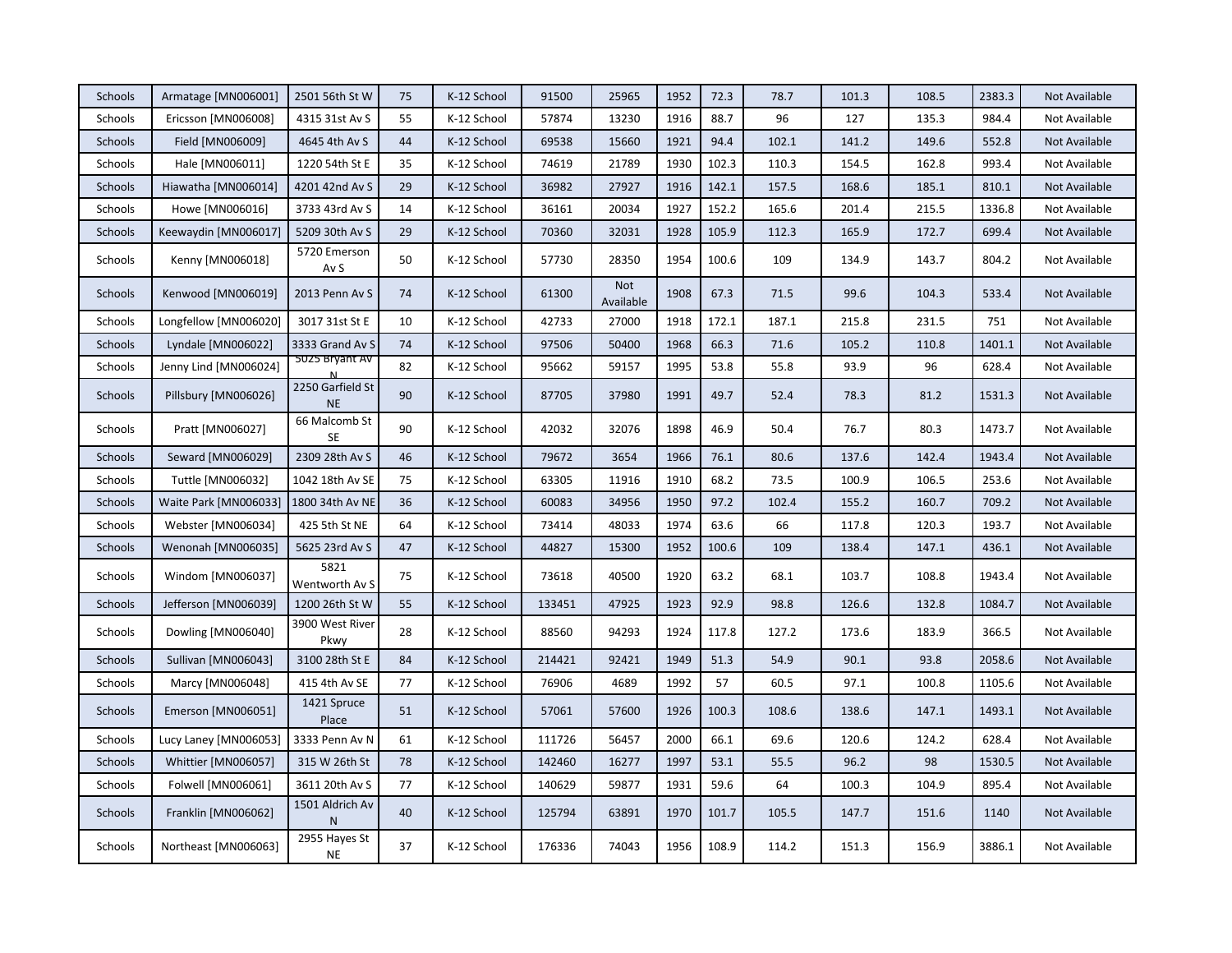| Schools        | Sanford [MN006065]                    | 3524 42nd Av S                  | 46        | K-12 School                        | 152893 | 48600                   | 1926 | 94.6  | 101.8 | 138.8 | 146.3 | 1710   | Not Available |
|----------------|---------------------------------------|---------------------------------|-----------|------------------------------------|--------|-------------------------|------|-------|-------|-------|-------|--------|---------------|
| Schools        | Edison [MN006066]                     | 700 22nd Av NE                  | 69        | K-12 School                        | 257922 | 19602                   | 1922 | 68.6  | 72.7  | 106.8 | 111.2 | 3118.6 | Not Available |
| <b>Schools</b> | Henry [MN006068]                      | 4320 Newton Av<br>N             | 58        | K-12 School                        | 227525 | 43713                   | 1926 | 83.5  | 90.2  | 121.5 | 128.8 | 1987.6 | Not Available |
| Schools        | North [MN006069]                      | 1500 James Av N                 | 48        | K-12 School                        | 283568 | 73881                   | 1972 | 79.5  | 82.4  | 135.3 | 138.3 | 4375.4 | Not Available |
| <b>Schools</b> | South [MN006071]                      | 3131 19th Av S                  | 44        | K-12 School                        | 283094 | 60804                   | 1970 | 82.7  | 86.8  | 141.7 | 146   | 5208.5 | Not Available |
| Schools        | Southwest [MN006072]                  | 3414 47th St W                  | 59        | K-12 School                        | 300164 | 74358                   | 1940 | 56.5  | 59.5  | 108.6 | 111.8 | 1627.8 | Not Available |
| Schools        | Washburn/Ramsey<br>[MN006073]         | 201 49th St W                   | 46        | K-12 School                        | 403234 | 121635                  | 1925 | 89.7  | 95.6  | 139   | 145.1 | 3036.3 | Not Available |
| Schools        | Cityview [MN006058]                   | 3350 4th St N                   | 83        | K-12 School                        | 132372 | 55224                   | 1999 | 51.2  | 53.8  | 90.3  | 93.1  | 609.7  | Not Available |
| <b>Schools</b> | Hall [MN006055]                       | 1601 Aldrich Av<br>$\mathsf{N}$ | 55        | K-12 School                        | 79840  | 47403                   | 1960 | 89    | 94.5  | 128.4 | 134.2 | 690.5  | Not Available |
| Schools        | Jordan [MN006052]                     | 1501 30th Av N                  | 18        | K-12 School                        | 109589 | 49500                   | 1999 | 109   | 112.8 | 188.3 | 192.3 | 917.1  | Not Available |
| Schools        | Lincoln [MN006013]                    | 2131 12th Av N                  | 71        | K-12 School                        | 155831 | 25350                   | 1922 | 74.2  | 78.9  | 104.5 | 109.4 | 794.4  | Not Available |
| Schools        | North Star [MN006041]                 | 2410 Girard Av                  | 55        | K-12 School                        | 142718 | 74043                   | 1975 | 68.9  | 71.2  | 128.5 | 130.9 | 1683.9 | Not Available |
| Schools        | <b>Nutrition Center</b><br>[MN006079] | 812 Plymouth<br>Av <sub>N</sub> | <b>NA</b> | Manufacturing/I<br>ndustrial Plant | 73143  | 47898                   | 1975 | 149.6 | 153   | 289.7 | 293.6 | 1170.7 | Not Available |
| Schools        | Olson [MN006064]                      | 1607 51st Av N                  | 44        | K-12 School                        | 121463 | 65232                   | 1962 | 106.8 | 111.9 | 159.6 | 164.9 | 1222.3 | Not Available |
| <b>Schools</b> | Roosevelt [MN006070]                  | 4029 28th Av S                  | 53        | K-12 School                        | 307029 | 88200                   | 1922 | 91.5  | 99.3  | 129.8 | 138.4 | 2010   | Not Available |
| Schools        | Sheridan [MN006030]                   | 1201 University<br>Av NE        | 59        | K-12 School                        | 148005 | 38628                   | 1932 | 89    | 95    | 121.2 | 127.8 | 1347.2 | Not Available |
| Schools        | Andersen [MN006042]                   | 2727 10th Av S                  | 47        | K-12 School                        | 233557 | <b>Not</b><br>Available | 1975 | 70.1  | 74.2  | 124.5 | 128.8 | 3834.5 | Not Available |
| Schools        | Anthony [MN006059]                    | 5757 Irving Av S                | 69        | K-12 School                        | 139806 | 85500                   | 1957 | 78.9  | 85.1  | 112.4 | 118.9 | 3153.8 | Not Available |
| Schools        | Anwatin [MN006060]                    | 256 Upton Av S                  | 93        | K-12 School                        | 173507 | 113000                  | 1959 | 43.4  | 46.8  | 68.7  | 72.7  | 1457.2 | Not Available |
| Schools        | Bancroft [MN006003]                   | 1315 38th St E                  | 78        | K-12 School                        | 79267  | 11223                   | 1912 | 67.5  | 73.8  | 95.7  | 102.6 | 1622.5 | Not Available |
| <b>Schools</b> | Barton [MN006004]                     | 4237 Colfax Av S                | 47        | K-12 School                        | 83752  | 14634                   | 1915 | 83.4  | 88.9  | 137.1 | 142.6 | 1460.9 | Not Available |
| Schools        | Bethune [MN006005]                    | 919 Emerson Av<br>N             | 78        | K-12 School                        | 75430  | Not<br>Available        | 1968 | 58.3  | 61.7  | 94.1  | 97.6  | 641.8  | Not Available |
| Schools        | Bryn Mawr [MN006049]                  | 252 Upton Av S                  | 68        | K-12 School                        | 102658 | 120000                  | 1996 | 67.1  | 70.9  | 117   | 121   | 4225   | Not Available |
| Schools        | Burroughs [MN006006]                  | 1601 50th St W                  | 79        | K-12 School                        | 162320 | 26982                   | 2003 | 57.1  | 60.2  | 95.1  | 98.4  | 1175.2 | Not Available |
| Schools        | Loring [MN006021]                     | 2600 44th Av N                  | 60        | K-12 School                        | 60926  | 14031                   | 1928 | 85.8  | 91.6  | 118.7 | 124.7 | 1577.6 | Not Available |
| Schools        | Wilder [MN006045]                     | 3328 Elliot Av S                | 50        | K-12 School                        | 193441 | 50220                   | 1977 | 86.3  | 92.1  | 133.8 | 139.8 | 3500.1 | Not Available |
| Schools        | Lake Harriet Lower<br>[MN014592]      | 4030 Chowen<br>Ave S            | 67        | K-12 School                        | 69000  | 21600                   | 2006 | 76.4  | 82.1  | 112.5 | 118.5 | 523.6  | Not Available |
| Schools        | Davis Center [MN014602]               | 1250 West<br>Broadway           | 83        | Office                             | 237742 | 200000                  | 2011 | 46    | 47.5  | 107.6 | 109.2 | 1730.2 | Not Available |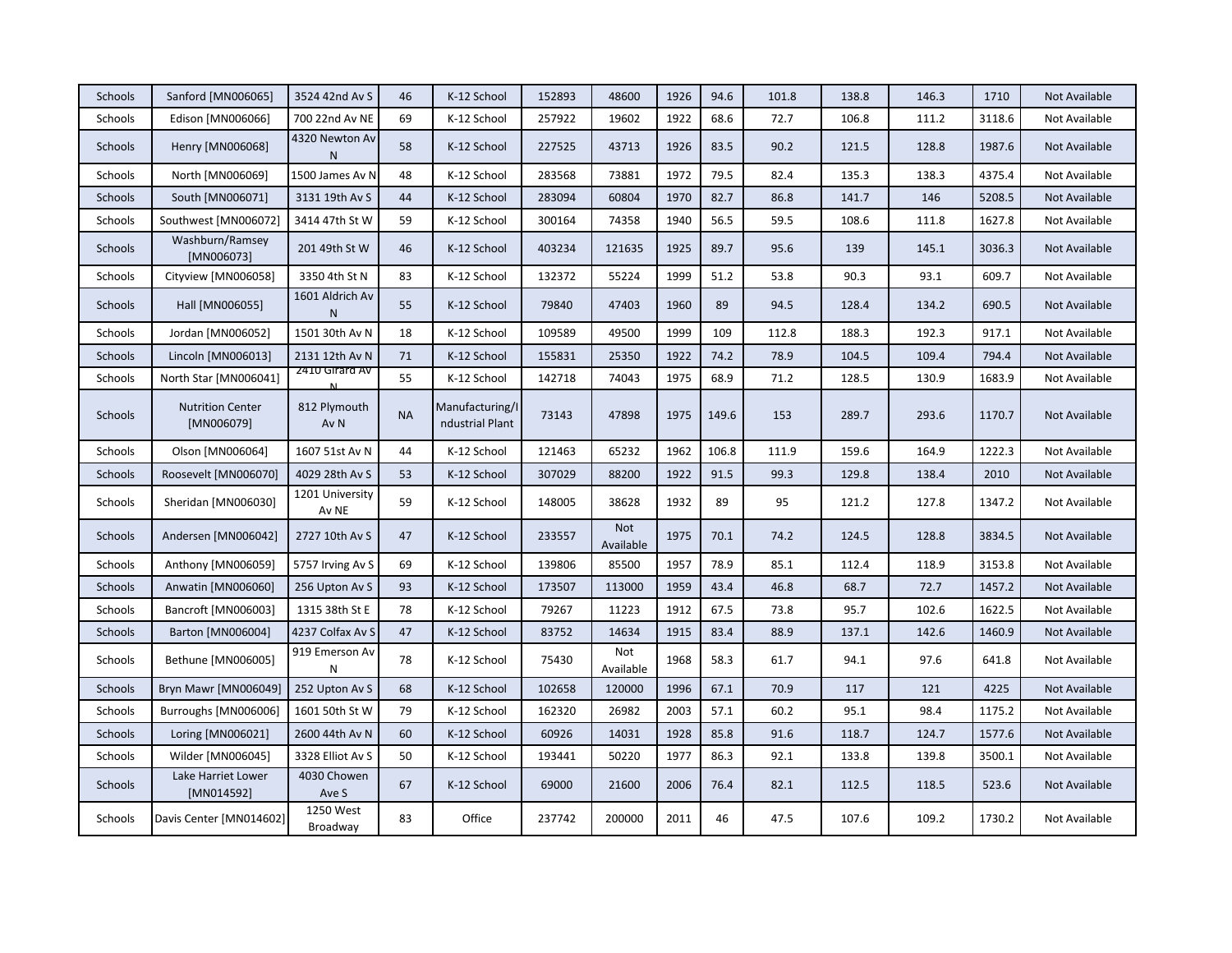| Schools | R Green Central Park<br>[MN006050]        | 3416 4th Av S          | 86        | K-12 School                                                   | 120735 | 39600                   | 1977 | 48.5             | 51.2                  | 85.2             | 87.9          | 2559.8 | Not Available |
|---------|-------------------------------------------|------------------------|-----------|---------------------------------------------------------------|--------|-------------------------|------|------------------|-----------------------|------------------|---------------|--------|---------------|
| Schools | <b>Transportation Cente</b><br>[MN006078] | 1001 2nd Av N          | <b>NA</b> | <b>Repair Services</b><br>(Vehicle, Shoe,<br>Locksmith, etc.) | 75989  | 252792                  | 1964 | <b>Not</b><br>le | Availab Not Available | Not<br>Available | Not Available | 527.4  | Not Available |
| Schools | Nellie Stone Johnson<br>[MN006056]        | 807 27th Av N          | 64        | K-12 School                                                   | 125150 | 46350                   | 2001 | 66.2             | 70                    | 115.8            | 119.7         | 2677.3 | Not Available |
| Parks   | Luxton Park [MN012178]                    | 112 Williams<br>Ave SE | <b>NA</b> | Other -<br>Entertainment/<br>Public Assembly                  | 15400  | <b>Not</b><br>Available | 1969 | 119.9            | 127.7                 | 195.5            | 203.6         | 730.1  | Not Available |

# **Glossary of Terms**

## **Btu - British Thermal Unit**

A unit of energy, which can represent both thermal energy and electricity. One BTU is the amount of energy required to raise one pound of water one degree Fahrenheit. These are some Btu conversions for other units of energy: 1 kWh of electricity =  $3413$  Btu, 1 therm of natural gas = 100,000 Btu, kBtu = 1,000 Btus, 1 mmBtu = 1,000,000 Btus

## **ENERGY STAR Rating**

The 1-100 ENERGY STAR score was developed by the Environmental Protection Agency (EPA) and provides a metric for comparison with other similar buildings across the country. The score accounts for differences in climate, occupancy and operating hours. A score of 50 represents median energy performance, while a score of 75 or better indicates a building is a top performer. For more information, read How the 1-100 ENERGY STAR score is calculated.

#### **Energy Benchmarking**

The process of comparing a building's energy performance to other similar properties, based on a standard metric. ENERGY STAR Portfolio Manager was the software used to benchmark the public buildings in this report, and the metric for comparison is Energy Use Intensity (EUI).

#### **Energy Use Intensity (EUI)**

The metric used for comparing buildings by normalizing for size. It is expressed as kBtu/ft<sup>2</sup> and is calculated by taking the total energy consumed in a year (in kBtu) and dividing it by the floor area of the building (in ft²). Parking area is not included in this calculation.